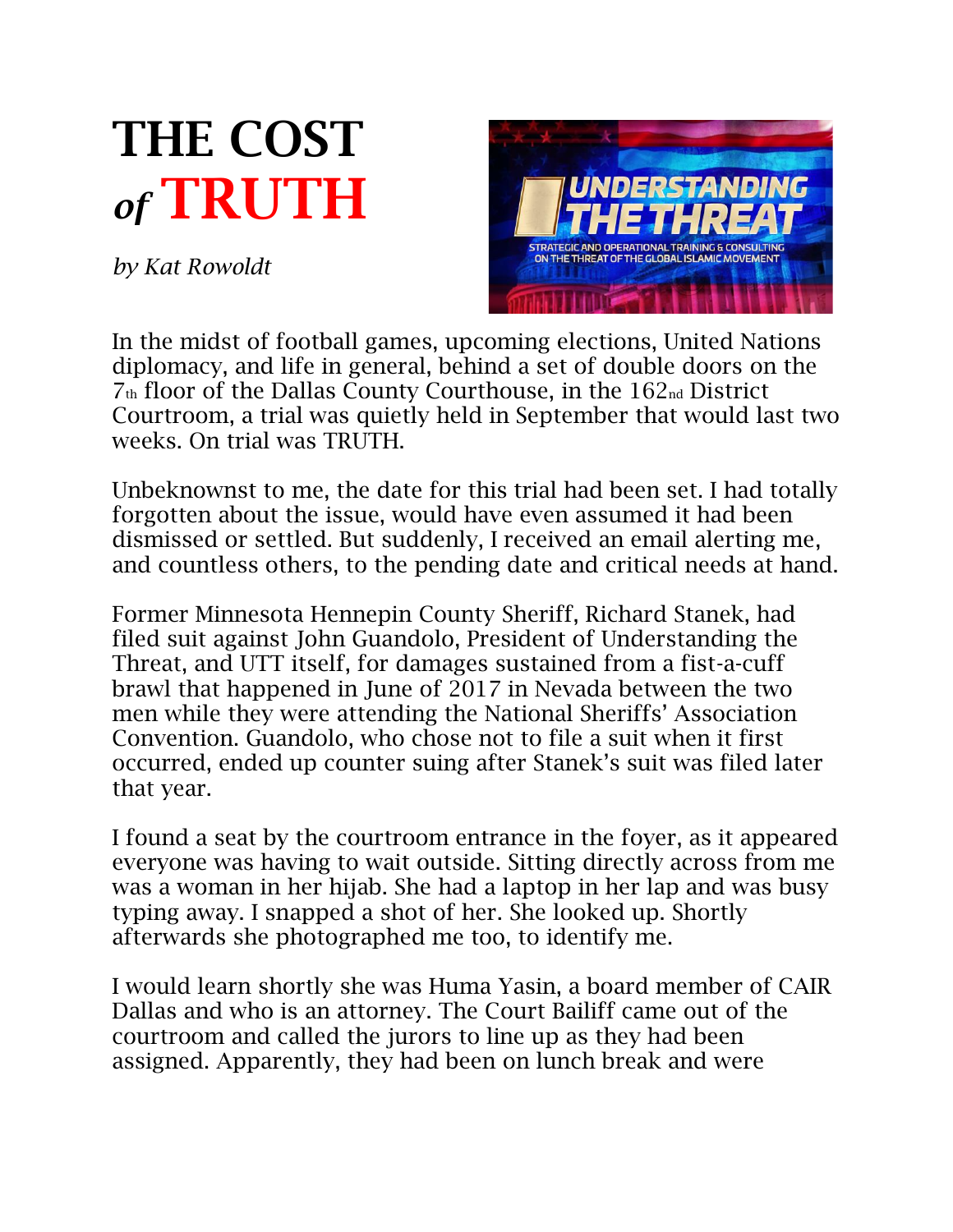awaiting the final call on who would serve and who would be released.

He gave them instructions on where to sit, that the chosen jurors would be announced, and then they were to exit if they were not chosen. He had slips of paper for those who needed one to take to their employers. I was shocked when I saw the number of people who had reported to jury duty. The pool was very large. They marched in as instructed and within minutes they were pouring out of the courtroom grabbing their papers and leaving. The hallway appeared rather empty.

When the potential jurors had cleared out, those of us who were there as spectators for the trial entered the courtroom and found our seats. Those who supported Guandolo sat to the left, those who were attached to CAIR sat on the right. This seating pattern would not change for the duration of the trial. If one of the CAIR folks missed their cue and sat on our side, they were quickly given the eye and moved to the other side, even if it meant literally squeezing between people on the wooden benches.

One last comment on the trial attendees. Over the course of two weeks I would see lots of people come and go on the CAIR side of the aisle. Some of them were clearly seasoned attorneys, others were young people, lots of young people. It appeared they floated through the courthouse and would be called in to sit in on various trials. They were always there at key moments. Yet, they would leave and be in another spot – all on cue. I guess their job was being a courtroom intimidator by filling up the side where CAIR wanted the win.

CAIR (Council on American-Islamic Relations) had a presence in the courtroom every minute of the trial. When Huma Yasin had to leave around 3pm in the afternoon each day, another CAIR rep would arrive to continue the watch so she could exit. They were all very connected. They greeted one another, talked among themselves, and waved their folks over to sit. FYI – CAIR is Hamas. For more information on that, go to [www.UnderstandingTheThreat.com.](http://www.understandingthethreat.com/)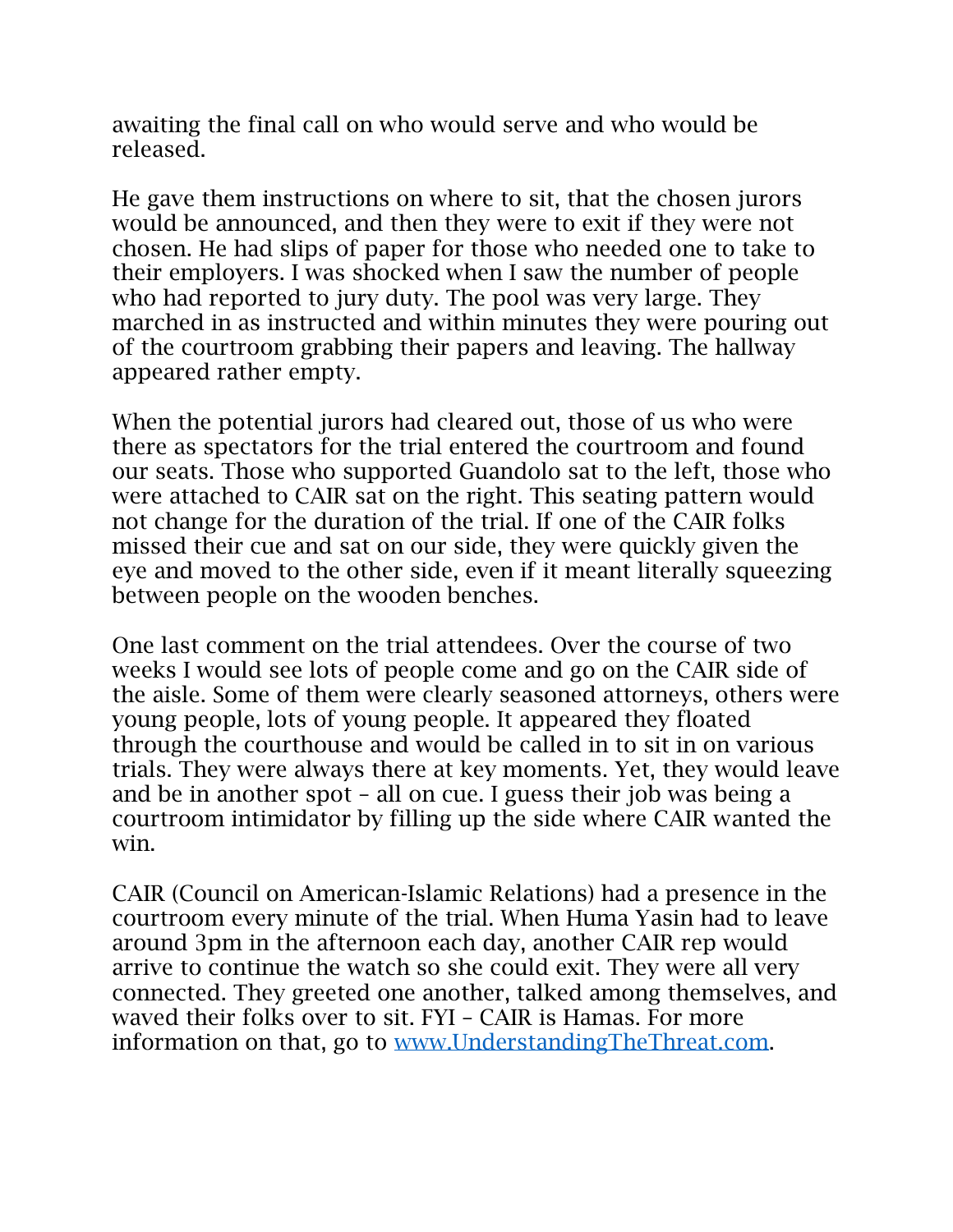While the courtroom only had 3 rows of benches, theirs were often full. We had anywhere from 2 to 10 people on our side at any time, with plenty of space between us. It gave us the advantage of being able to move around to get better angles of the jurors or witnesses on the stand.

The jury was made up of 13 individuals, 12 jurors and 1 alternate. Their demographics were 7 black, 1 white, 1 oriental, 4 Hispanic. Only 4 were men, all black, one of whom would become the jury foreman. I later learned one of the jurors attended Angelo State University.

One last thing to set the scene of the trial. Stanek had three attorneys. Peter Kraus, of Waters Kraus & Paul, was the lead. Kraus was a major fundraiser in Texas for Mr. Obama. Chris Johnson also represented the same law firm. Their one female attorney is worthy of note. Lisa Blue Baron, of Baron and Blue, is easy to google. She pops up quickly on Wikipedia. In reading through the information on her, I discovered she lives on a 35.3 million-dollar estate and was Hillary Clinton's top fundraiser.

John Guandolo's team was made up of Stephanie Gase, Theresa Peel, and Allen Adkins. The team, except for Mrs. Gase, had only ten days to prepare for the case. Gase had previously been a part of Guandolo's representation, until the previous lead attorney withdrew from the case, [The former law firm withdrew because Guandolo/UTT were unable to pay the massive legal debt which was growing. This was the purpose of this lawsuit – to financially shut down the work of Guandolo/UTT.] pulling even Gase from the case. Her previous knowledge was from taking depositions eighteen months prior. She too had ten days to prepare, sometimes without files in their hands because they were still in the possession of the prior attorney. One special note: Peel and Gase are mother and daughter, a new legal team. This was only their second jury trial each, and the first time together as a team.

For a case which had to do with a brawl between two men in Nevada, you'd wonder why CAIR was all over it. The answer was simple. The brawl got them into a courtroom, but the purpose of the whole trial was to shut down and shut up John Guandolo and his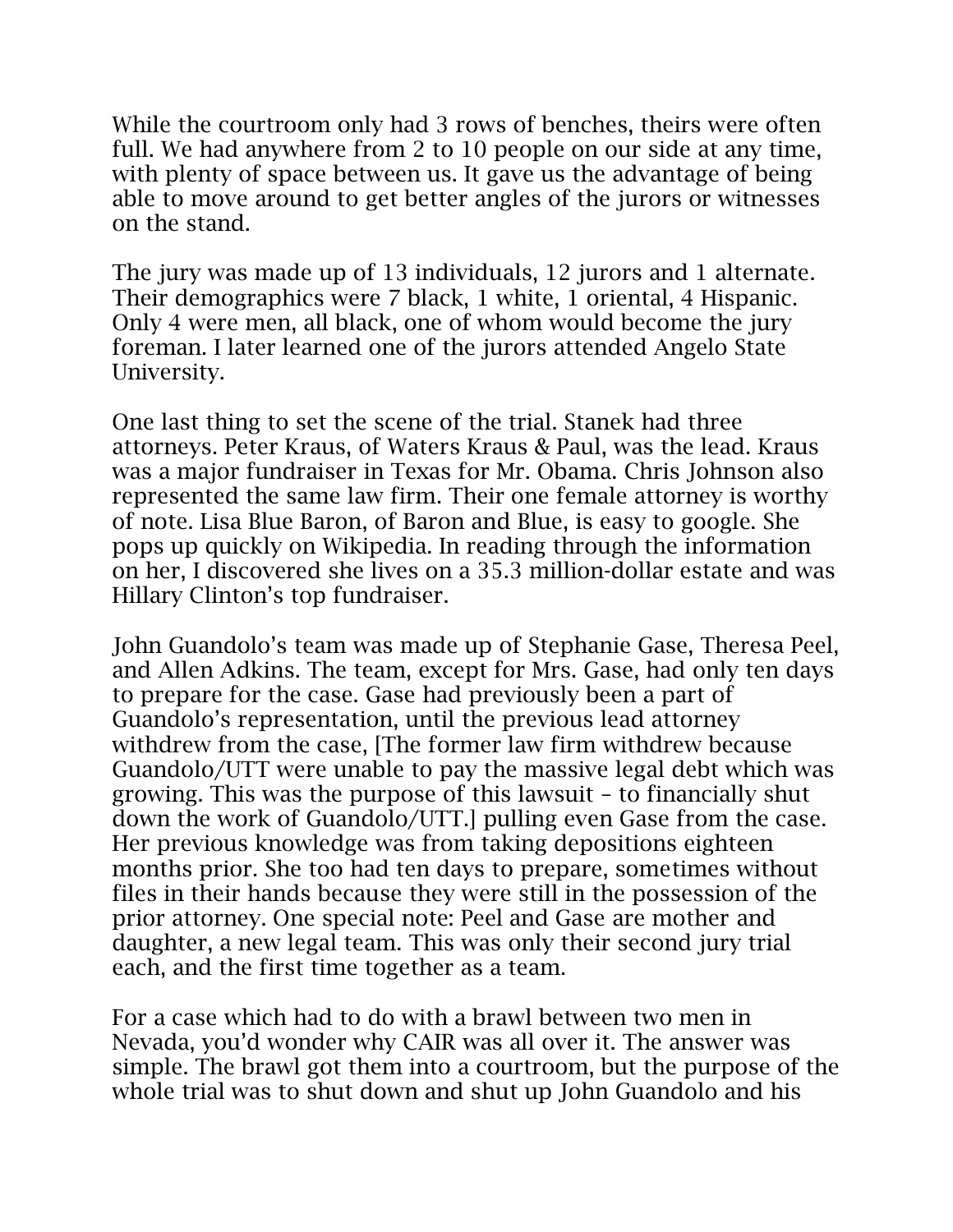team. Guandolo and Understanding the Threat (UTT) have been key trainers for law enforcement, community leaders and civilians about the Islamic movement and their plans to turn America into an Islamic 3rd world country. CAIR was totally behind this lawsuit. It's plausible they even funded it. Who knows?

More than two years had passed since the incident occurred. When Stanek brought this before a judge in Nevada as a criminal case, it was dismissed for lack of evidence that Guandolo assaulted Stanek. It was a fist-a-cuff between two grown men after which everyone walked away. That is exactly what John Guandolo had done. Even though Stanek had choked John with the necktie he wore so tightly a deputy sheriff had to assist to get it loose. It had knotted up so tightly. Yet, Guandolo had chosen to walk away. In self-defense Guandolo had landed only one punch to Stanek's jaw, but Stanek chose to use it to file charges. Since Nevada wouldn't hear it, Stanek elected to file the suit in Dallas, Texas where Guandolo resides.

So why did two men with professional reputations get into a fist fight at the National Sheriffs Association annual convention in Nevada? Because Stanek discovered Guandolo and his team were educating law enforcement officers about Islam, including work the association supported. Plus, John had recently written an article which he had personally named Stanek in it. Stanek was determined to stop UTT. He had his deputy sheriff arrange a meeting between them after a presentation.

When John arrived, he asked to start the meeting with prayer, a normal course of action John and his team do regularly/daily. Stanek refused. Stanek then asked Guandolo to retract his article where he was mentioned, Guandolo refused since it was all fact based. Stanek slammed his things down, abruptly stood up, and John followed suit, stood up, only to be chest-bumped by the Sheriff. When John pushed him back to get space between them, Stanek grabbed his tie and the chocking commenced, which ultimately led to John swinging in self-defense. His first swing completely missed the lawman, but he landed his second punch. Several deputies jumped on Stanek's back to pull him off of John to break-up the fight.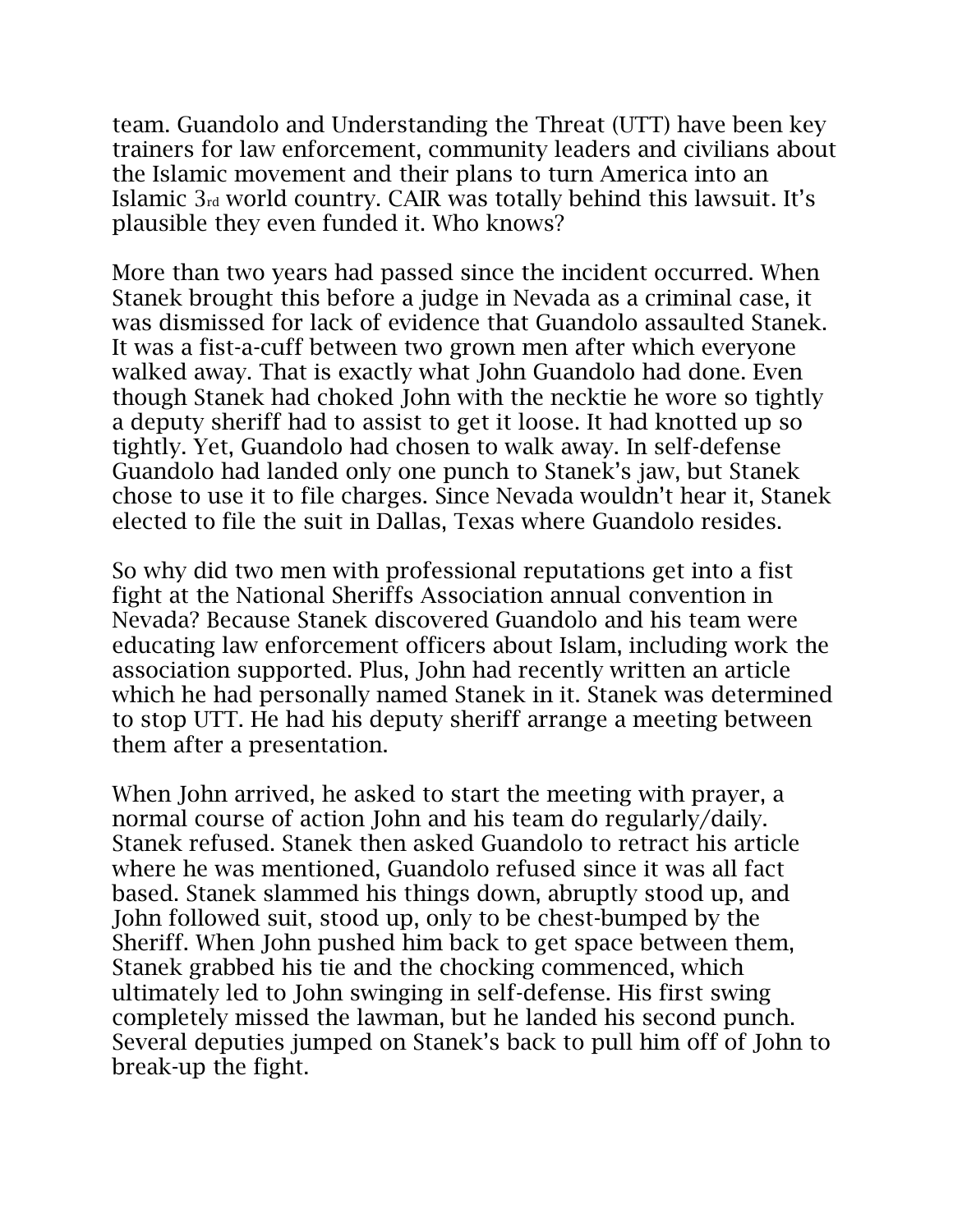Over the two years since the incident happened, which finally was termed an "altercation" in the courtroom, several things had occurred. Stanek ran for re-election as the County Sheriff and lost. He continued to see many doctors and it appears told a variety of stories as to what had happened to him. He continued to enjoy life at home with his wife, along with special trips to their beautiful home they own on the lake. His life appeared to be comfortable, though his attorneys tried to paint a very different story.

Guandolo, on the other hand, is faced with COUNTING THE COST OF TRUTH. His self-launched organization stays under constant attack by CAIR (an un-indicted co-conspirator from the Holy Foundation Trial in 2008, the largest successfully tried terrorism funding case in U.S. history). His legal fees to fight this case are mounting into the hundreds of thousands of dollars. He does not have an agency or organization funding his work or to cover his legal fees in this court battle. The funds his organization brings in just keep his group afloat and working across the nation. The legal fees are mounting. If you'd like to assist with his legal fees, go to: [https://www.understandingthethreat.com/product/donate-directly](https://www.understandingthethreat.com/product/donate-directly-to-utt/)[to-utt/.](https://www.understandingthethreat.com/product/donate-directly-to-utt/)

CAIR on the other hand is flush with money. It has more than enough to fund its fight to shut down TRUTH and silence those who know exactly what their ultimate goal is.

It was very interesting to sit through a full-blown jury trial from beginning to end. I learned that there were several things that the defense team COULD NOT use or let the jury know about while making their case. For example: a few deadlines were missed while Guandolo was without legal counsel. As a result, his counsel, when he got some, could not bring up it was self-defense as an explanation for the physical attack; Nevada courts would not hear the case; and several other major points.

Here's a quick run-down of several days of people on the stand.

Stanek's Medical Expert: He was first up on the stand and laid out a dreary forecast for Stanek's quality of life. All of his woes in his health were due to this one blow from Guandolo to his left jaw. A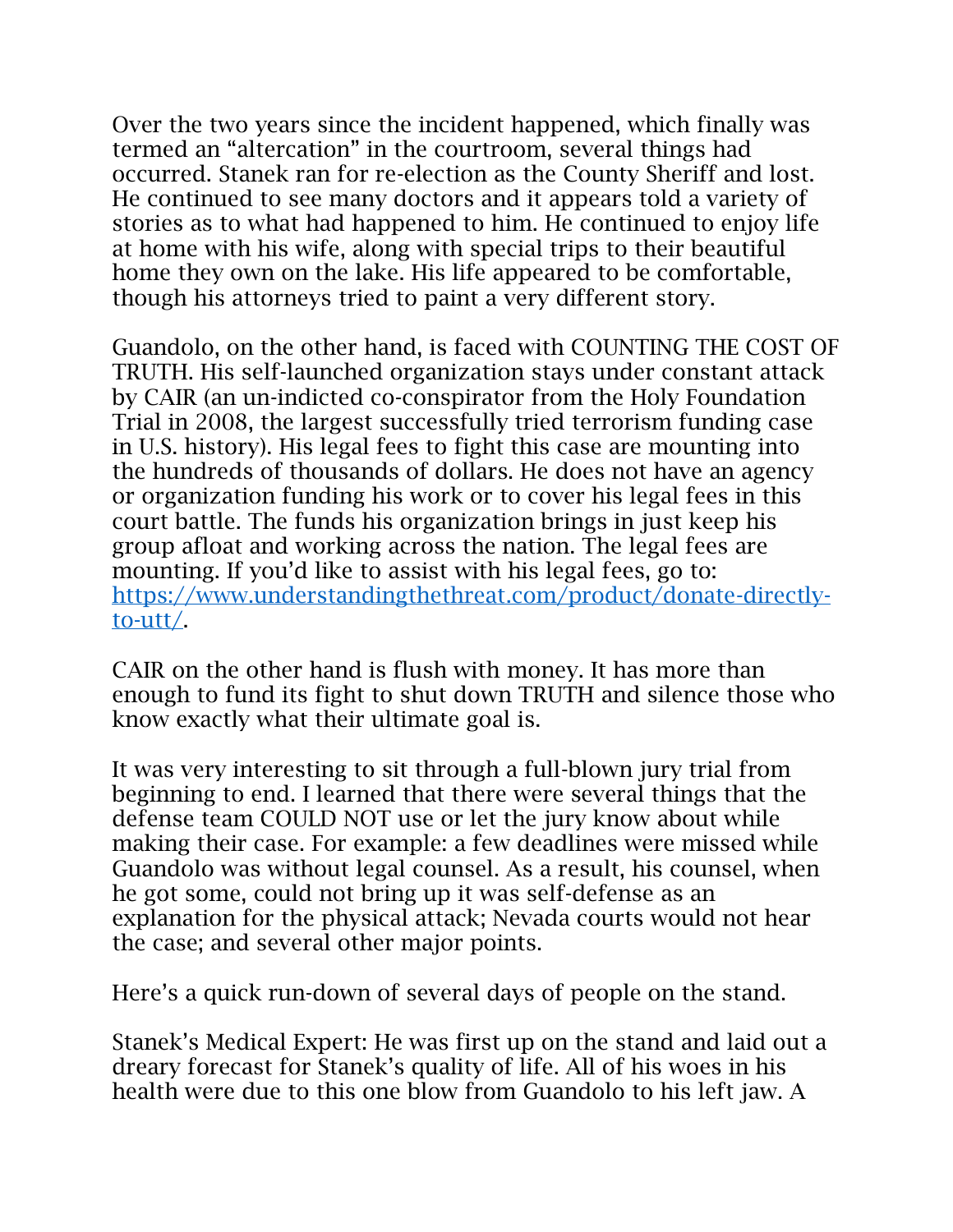friend jotted down on a notepad to me: "John must be superman. In one blow this man can no longer have sex, drive a car, shoot a gun, turn his head, and……" It was a good chuckle.

John's attorney made mincemeat out of this witness. Everyone was shocked to learn that this medical expert did not review any prior medical records and had no interest in doing so. It appears that Stanek's prior medical records show that he has been suffering with these issues for many years prior to this altercation.

Stanek's wife was next: She did not come across as a willing participant in this trial. It seemed she kept looking for signals on what to say from her husband or someone. She flew in and out in the same day. No, she did not sit by his side and give support to him. They seemed rather estranged.

Enough said about her.

Stanek himself: While he told a very interesting tale, the main thing was his closing remark. We, of course, expected to hear "his" version about what occurred. When his attorney asked him point blank as to why he filed this case as his final question, without hesitation he said, 'I have to stop hate speech. I have to silence John Guandolo and shut Understanding the Threat down.' Where did this come from? The case was about his medical condition. He never mentioned his physical condition when asked why he filed the case.

The plaintiff's side paused their case. They worked well with the defendant's side on hearing witnesses while they were in town, so several had to be heard out of order. Their remaining witness was the Deputy Sheriff's videoed deposition. It was bumped by one of John's witnesses who had flown in to testify that day.

John Guandolo's eyewitness, Chris Gaubatz: Chris was the Vice President of Understanding the Threat at the time of the altercation. He has since left UTT and ventured out to do work on his own. Chris' calm and unruffled manner was very visible from the stand. This man had gone undercover for six months into CAIR's national headquarters years ago and later had a book written about his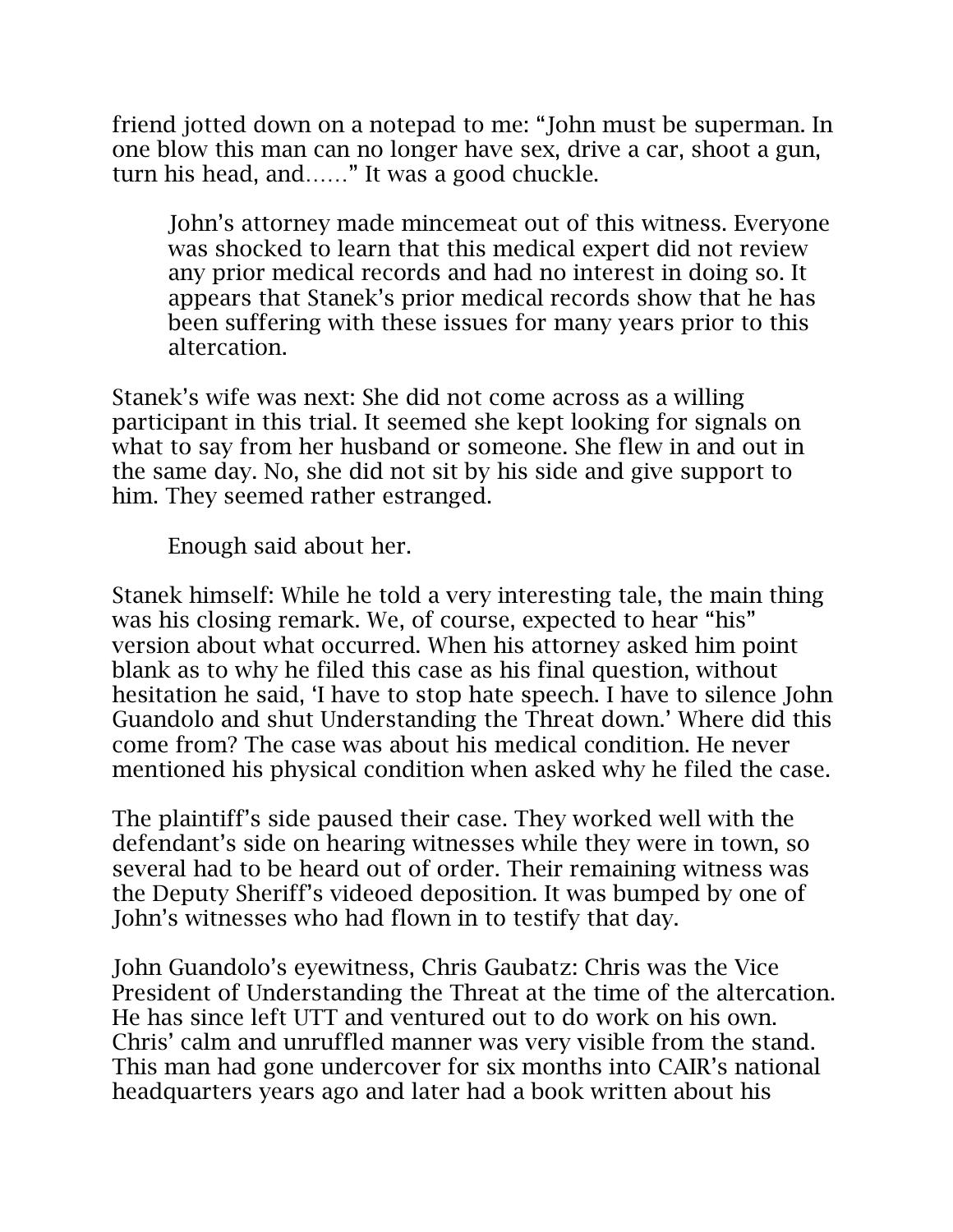experience while there. He took the questions as they came and gave his perspective on things. Bottomline: Stanek had instigated the altercation and Guandolo was put into a position of self-defense, though Gaubatz could not really go into that due to the gag-order on it.

The balance of the first week's trial was Stanek's attorney calling John Guandolo up to be questioned on Friday. There was just enough time left for Guandolo's attorney to cross-examine what had been said before the clock ran out on Friday afternoon. The defendant's side felt rather confident with the ending of the first week and leaving John's final comments as the last thing on the juror's minds before a 3-day weekend. The trial would not resume until Tuesday due to the courtroom having been previously booked for other legal matters.

Tuesday picked up where Friday left off. Guandolo's attorneys would finish up with him, then he was cross-examined by Stanek's attorney. Also, on Tuesday would be John's one other witness, along with the recorded deposition of Stanek's deputy sheriff. The deposition had been cropped to 45 minutes out of multiple hours of questioning.

The last witness was Stephanie Ameiss, John's other eyewitness and his lead investigator. She too would report that Stanek came across as hostile from the beginning of the meeting which Stanek had invited John and his team. She was the one person who voice recorded the encounter. This was prompted by her years of experience as a police officer when she sensed things were not friendly at the table.

The defendant's attorneys finally had their opportunity to put John on the stand and try to bring the juror's minds back to their perspective. Once again, given the opportunity to dig back into John, Kraus worked tirelessly to paint a false picture of someone filled with hate, who even called Black Lives Matter an organization of terrorists. Kraus' lies about Guandolo and UTT seemed to hang in the air. It was difficult to listen to this. Instinctively you wanted to shout out the truth.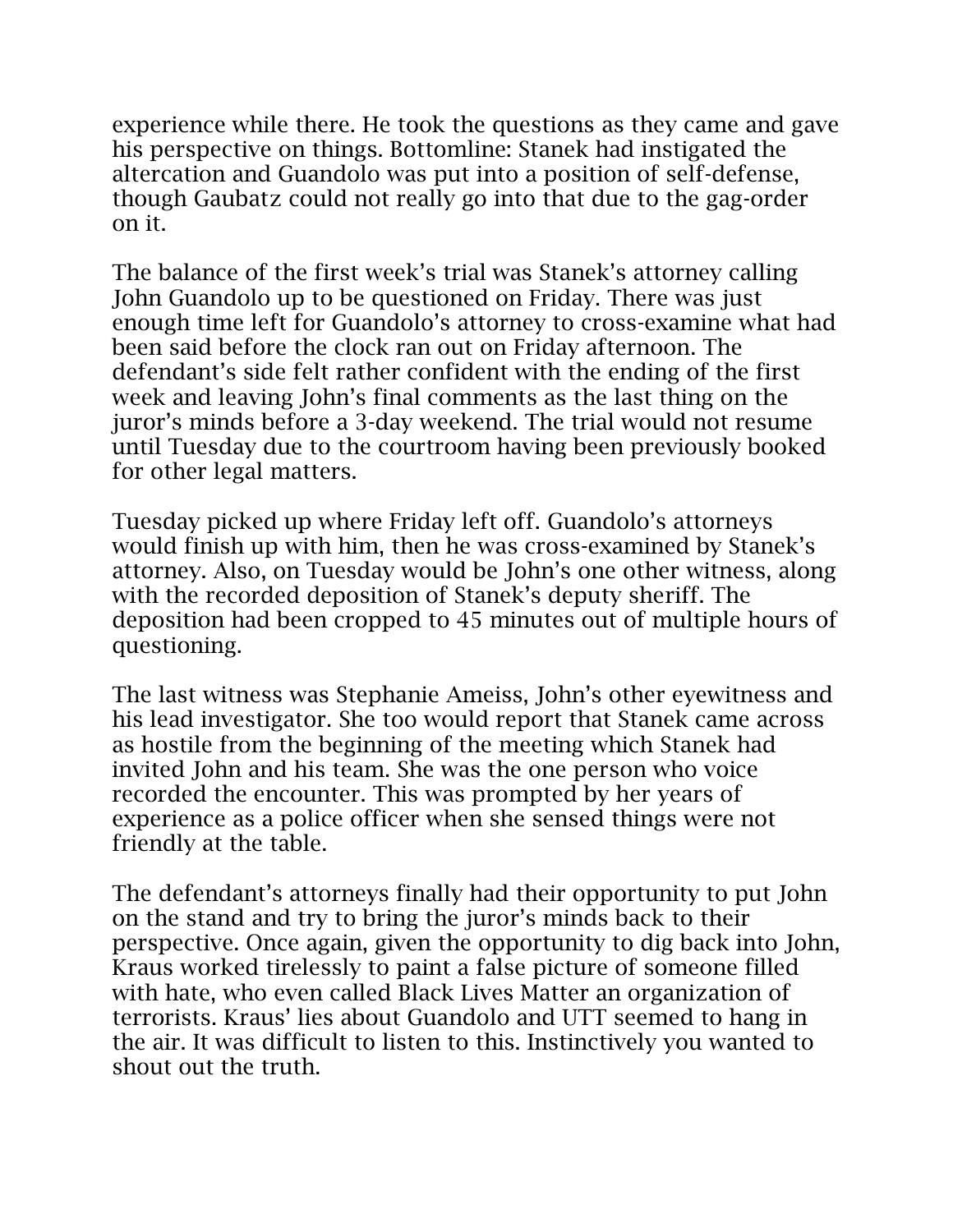Finally, it was time for closing arguments. The defendant's side went first and led the jurors step-by-step back through the altercation. Still unable to mention the self-defense aspect of it, she reminded the jurors of key elements from the trial which they had heard and wrapped up their arguments.

The other attorneys had their time once again to argue their case and highlighted John and his organization as literally fueling the hate speech in our country, causing these horrible shootings and crimes. Tragically, their attorney could spew total vitriol and the defendant's side could not respond. His closing few minutes were alarming.

Kraus put up a picture on the overhead projector of a mocked-up New York Times newspaper front page, and another major rag, with the headlines declaring how this Dallas jury had saved the world from HATE SPEECH by their verdict against John Guandolo and Understanding the Threat. He declared they had more power in this moment than they would ever have again in their lives. He proclaimed they could protect the world from HATE SPEECH by ruling against Guandolo. How could this be his closing statements? Wasn't this a trial about physical injuries?

It left us all breathless. How extreme, vicious and untrue was the swaying of a jury we had just witnessed. Wow.

Now we had to wait for two and half days for the verdict to come in. Yes, truly hate speech was on trial, though the case in hand was about damages from a fist-a-cuff brawl.

Across the country another trial is happening. The gentleman and his team who reported the horrors about Planned Parenthood and their business of selling baby parts are being sued by Planned Parenthood for exposing them and ruining their reputation. Double wow.

Headline news reports were filled with the vitriol from the Democrats trying to impeach our President because they do not like him, because he is cleaning up the swamp and bringing an end to their corruption.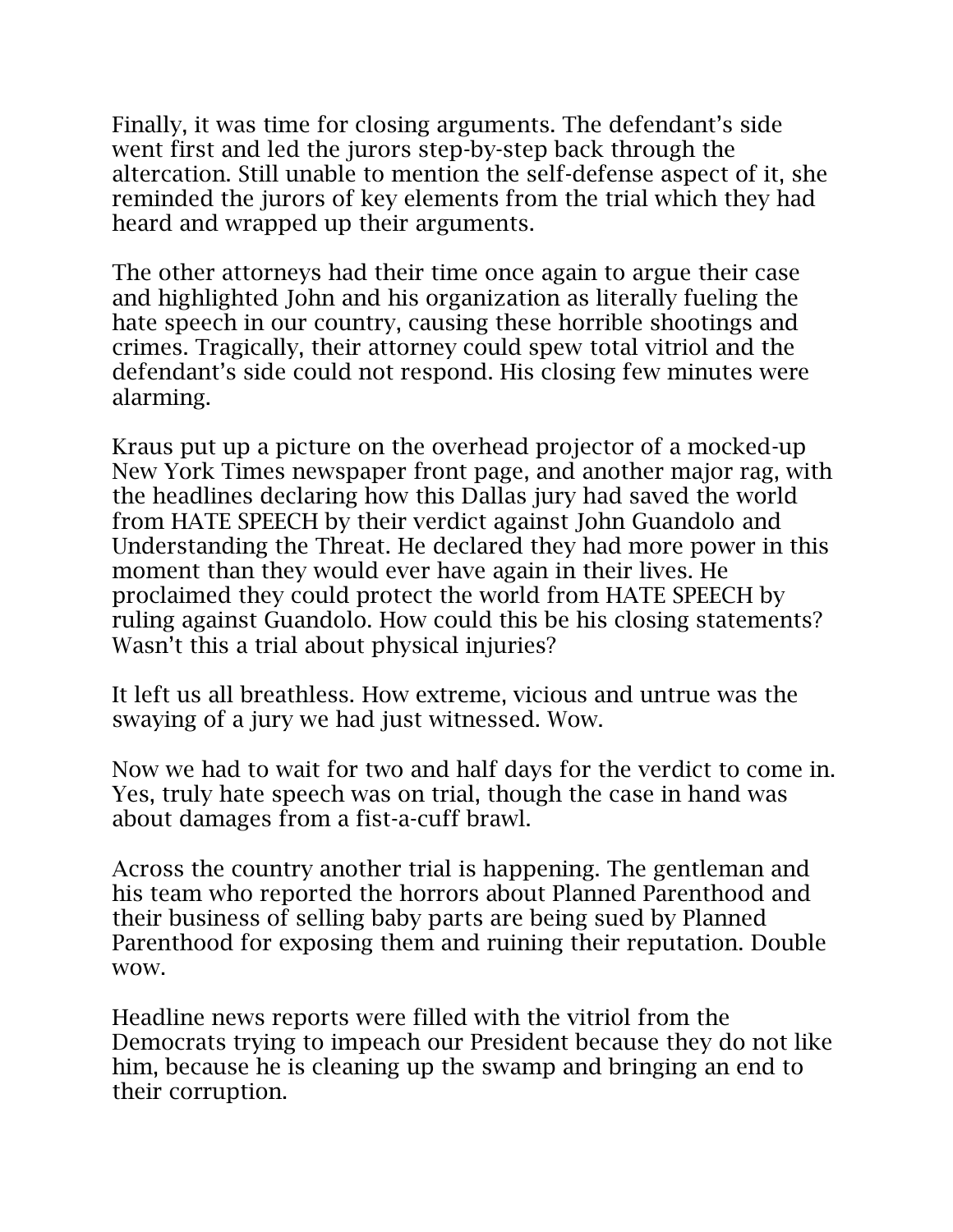I'm sure there are many more. The battle rages. If you are trying to expose truth, educate the public about what is secretly going on, you are going to be sued, or worse, to try to silence you. Truth must prevail. America must wake up.

As we continued to wait, and the trial lingered on, we began to hope for a hung jury. Finally, we were alerted the jury had suddenly produced its verdicts. Everyone was called into the courtroom within just a few minutes.

John Guandolo and his business, Understanding the Threat, were both being sued for damages, separately and together. The plaintiff's side had asked for upwards of \$15 million in personal damages and \$100 million in punitive damages. They needed the punitive damages to shut down Guandolo's work.

Their decision was a weighted decision. This was the first time I had been exposed to this type of ruling. They found both parties equally liable for the damages, but in the end gave Guandolo one more point. The ruling went from 50/50 liable to 51/49 with Guandolo responsible for 51% of the damages. On the multiple counts they had before them, they ended up throwing out ALL of the punitive damages and only ruled on the personal. They gave a value of \$600,000.00, which in a weighted case such as this, John Guandolo is responsible for \$306,000.00, payable to Stanek.

There is so much more I could say about all of this. The day in which we live requires us to take a stand, fight against this growing evil, and support those who are willing to be on the front lines for us. We cannot let these men and women who are willing to go into harm's way to bring us truth fail. We must support them in every way possible.

John has decided to appeal this ruling. Now that he has a defense counsel by his side, they can prepare properly for the next case and NOT have such key elements excluded from the jurors.

We had the opportunity to visit with 8 of the 12 jurors after the trial. That was fascinating. They all kept their focus on the actual